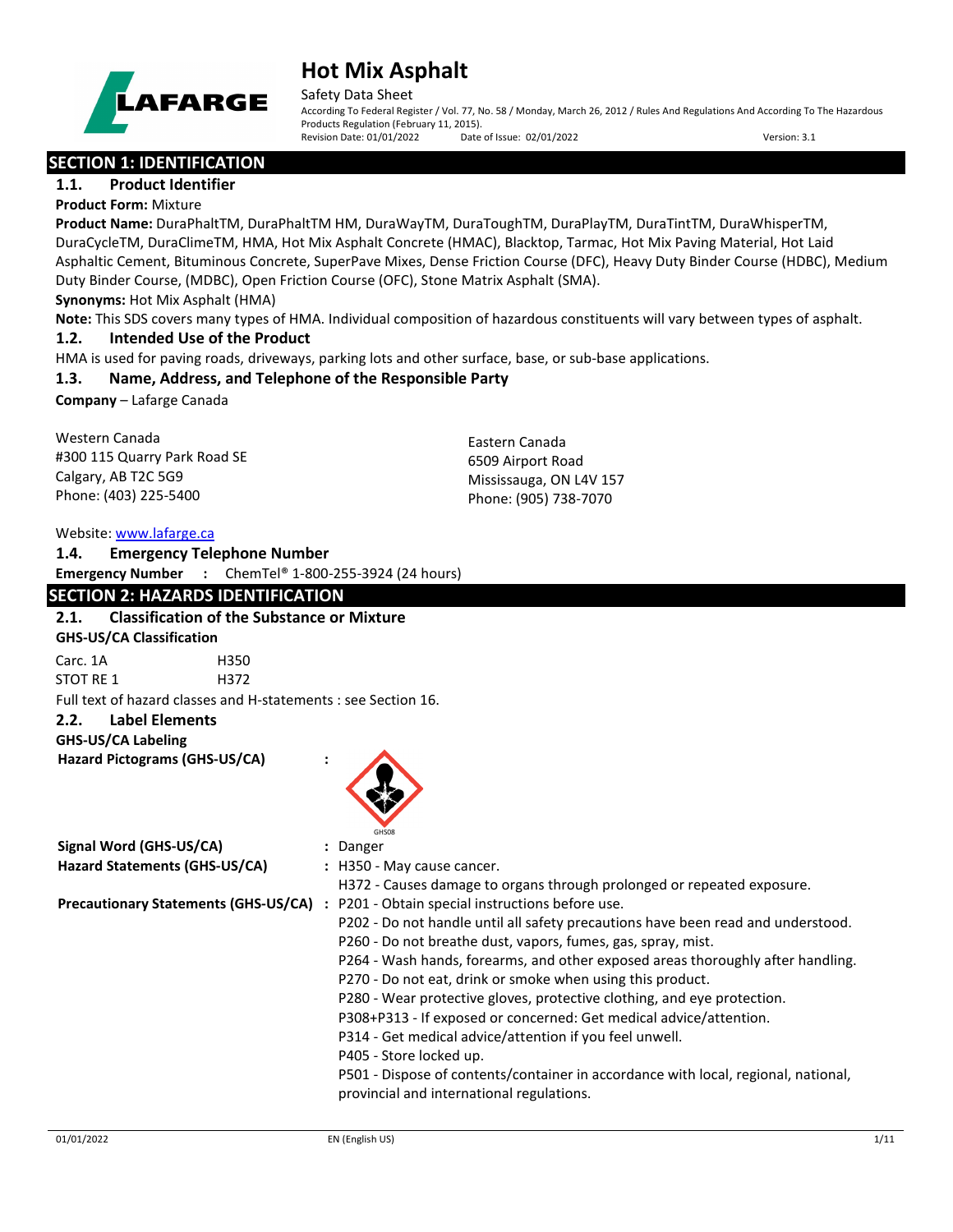Safety Data Sheet

According To Federal Register / Vol. 77, No. 58 / Monday, March 26, 2012 / Rules And Regulations And According To The Hazardous Products Regulation (February 11, 2015).

# **2.3. Other Hazards**

Exposure may aggravate individuals with pre-existing skin, kidney, liver, and pulmonary disorders. Asphalt may contain trace quantities of benzene (< 0.1%). Elevated temperature conditions may emit hydrogen sulfide, an asphalt decomposition product. If stored under heat for extended periods or significantly agitated, this material might evolve or release hydrogen sulfide, a flammable gas, which can raise and widen this material's actual flammability limits and significantly lower its auto-ignition temperature. Hydrogen sulfide is a toxic gas that can be fatal. It also has a rotten egg smell that causes odor fatigue very quickly and should not be used as an indicator for the presence of gas. Risk of thermal burns on contact with molten product. If stored under heat for extended periods or significantly agitated, this material might evolve or release hydrogen sulfide, a flammable gas, which can raise and widen this material's actual flammability limits and significantly lower its auto-ignition temperature. Hydrogen sulfide is a toxic gas that can be fatal. It also has a rotten egg smell that causes odor fatigue very quickly and should not be used as an indicator for the presence of gas.

# **2.4. Unknown Acute Toxicity (GHS-US/CA)**

No data available

**3.2. Mixture**

### **SECTION 3: COMPOSITION/INFORMATION ON INGREDIENTS**

| 3.Z.<br><u>iviixture</u>               |                           |            |                                      |
|----------------------------------------|---------------------------|------------|--------------------------------------|
| <b>Name</b>                            | <b>Product Identifier</b> | $%$ $*$    | <b>GHS Ingredient Classification</b> |
| Aggregates / Aggregates blend (Crushed | (CAS-No.) Not             | $50 - 100$ | Not classified                       |
| stone / Sand / Gravel / Slag)          | applicable                |            |                                      |
| Carbonic acid, magnesium salt (1:1)    | (CAS-No.) 546-93-0        | $\leq$ 50  | Not classified                       |
| Quartz                                 | (CAS-No.) 14808-60-7      | $\le$ 15   | Carc. 1A, H350                       |
|                                        |                           |            | <b>STOT SE 3, H335</b>               |
|                                        |                           |            | <b>STOT RE 1, H372</b>               |
| Asphalt                                | (CAS-No.) 8052-42-4       | < 10       | Carc. 2, H351                        |
| Hydrogen sulfide                       | (CAS-No.) 7783-06-4       | $***$      | Flam. Gas 1, H220                    |
|                                        |                           |            | Press. Gas (Lig.), H280              |
|                                        |                           |            | Acute Tox. 2 (Inhalation:gas), H330  |
|                                        |                           |            | Eye Irrit. 2A, H319                  |
|                                        |                           |            | <b>STOT SE 3, H335</b>               |
|                                        |                           |            | STOT SE 1, H370                      |
|                                        |                           |            | Aquatic Acute 1, H400                |
|                                        |                           |            | Aquatic Chronic 1, H410              |

Full text of H-phrases: see Section 16.

\*Percentages are listed in weight by weight percentage (w/w%) for liquid and solid ingredients. Gas ingredients are listed in volume by volume percentage (v/v%).

\*\* May be formed during processing.

# **4.1. Description of First-aid Measures**

**General:** Never give anything by mouth to an unconscious person. If you feel unwell, seek medical advice (show the label where possible).

**Inhalation:** When symptoms occur: go into open air and ventilate suspected area. Obtain medical attention if breathing difficulty persists.

**Skin Contact:** Remove contaminated clothing. Drench affected area with water for at least 15 minutes. Obtain medical attention if irritation develops or persists.

**Eye Contact:** Rinse cautiously with water for at least 15 minutes. Remove contact lenses, if present and easy to do. Continue rinsing. Obtain medical attention.

**Ingestion:** Rinse mouth. Do NOT induce vomiting. Obtain medical attention.

#### **4.2. Most Important Symptoms and Effects Both Acute and Delayed**

**General:** May cause cancer. Causes damage to organs through prolonged or repeated exposure. Health effects from silica exposures include: silicosis, a disabling, non-reversible and sometimes fatal lung disease; other non-malignant respiratory diseases, such as chronic bronchitis; lung cancer; and kidney disease, including nephritis and end-stage renal disease. This product, if heated may release asphalt fumes. During processing, inhalation of fumes may cause dizziness and/or irritation to the eyes, nose, and throat. Hot molten product will cause thermal burns to the skin.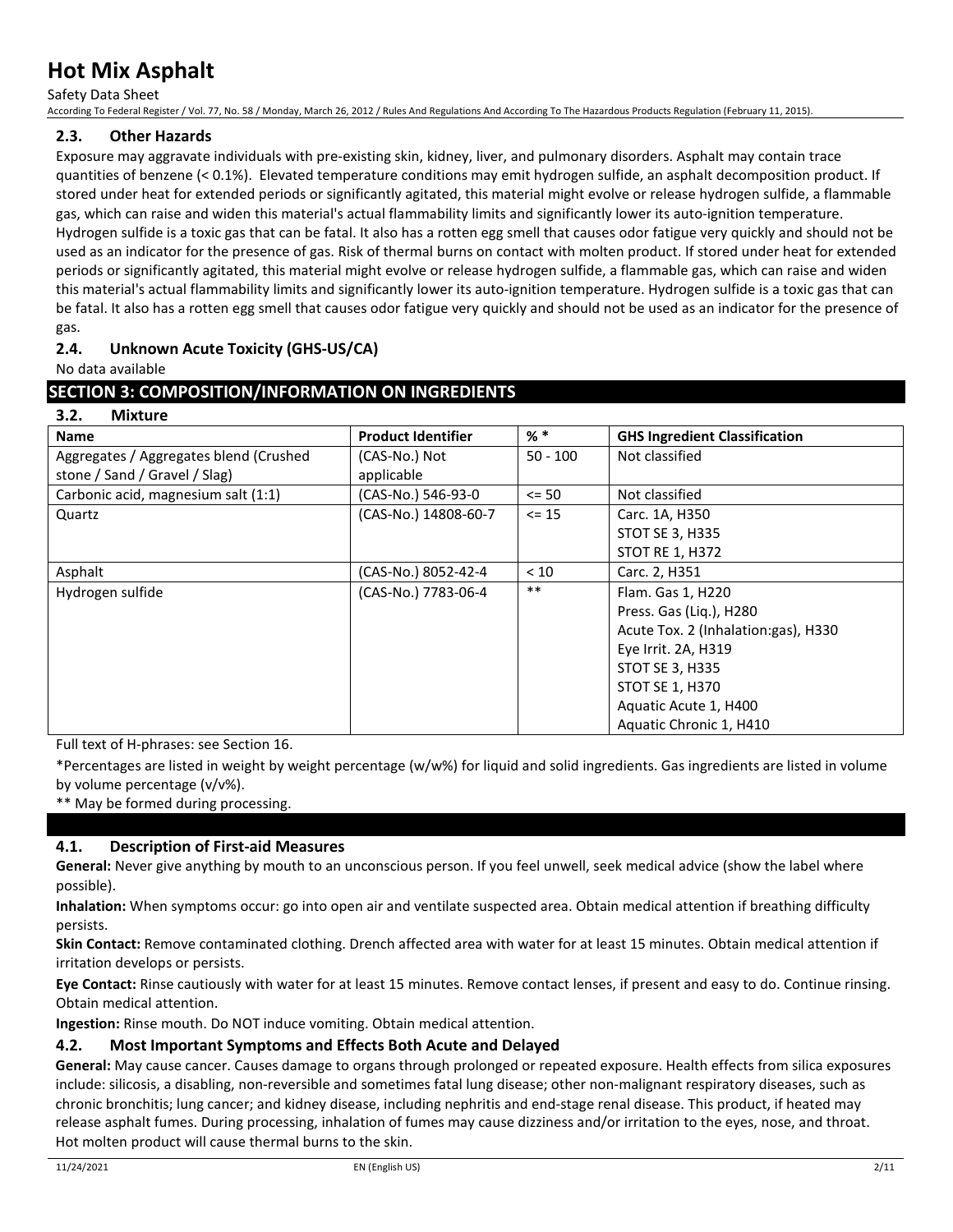Safety Data Sheet

According To Federal Register / Vol. 77, No. 58 / Monday, March 26, 2012 / Rules And Regulations And According To The Hazardous Products Regulation (February 11, 2015).

**Inhalation:** Some studies show that exposure to respirable crystalline silica (without silicosis) or that the disease silicosis may be associated with the increased incidence of several autoimmune disorders such as scleroderma (thickening of the skin), systemic lupus erythematosus, rheumatoid arthritis and diseases affecting the kidneys. Silicosis increases the risk of tuberculosis. Some studies show an increased incidence of chronic kidney disease and end-stage renal disease in workers exposed to respirable crystalline silica. WARNING: irritating and toxic hydrogen sulfide gas may be present. Greater than 15-20ppm continuous exposure can cause mucous membrane and respiratory tract irritation. 50-500 ppm can cause headache, nausea, and dizziness. Continued exposure at these levels can lead to loss of reasoning and balance, difficulty in breathing, fluid in the lungs, and possible loss of consciousness. Greater than 500ppm can cause rapid unconsciousness and death if not promptly revived. Prolonged exposure may cause irritation.

**Skin Contact:** Prolonged exposure may cause skin irritation. Risk of thermal burns on contact with molten product.

**Eye Contact:** May cause slight irritation to eyes. Risk of thermal burns on contact with molten product.

**Ingestion:** Ingestion may cause adverse effects.

**Chronic Symptoms:** May cause cancer. Causes damage to organs (lungs, respiratory system) through prolonged or repeated exposure (Inhalation). Long term exposure to respirable crystalline silica results in a significant risk of developing silicosis and other non-malignant respiratory disease, lung cancer, kidney effects, and immune system effects.

### **4.3. Indication of Any Immediate Medical Attention and Special Treatment Needed**

If burned by hot product, cool affected area immediately with cool water. Do not attempt to remove solidified material from skin or eyes. Seek medical attention immediately. If exposed or concerned, get medical advice and attention. If medical advice is needed, have product container, label, or SDS at hand.

# **SECTION 5: FIRE-FIGHTING MEASURES**

### **5.1. Extinguishing Media**

**Suitable Extinguishing Media:** Water spray, dry chemical, foam, carbon dioxide.

**Unsuitable Extinguishing Media:** Do not use a heavy water stream. Use of heavy stream of water may spread fire.

#### **5.2. Special Hazards Arising From the Substance or Mixture**

**Fire Hazard:** Not considered flammable but may burn at high temperatures.

**Explosion Hazard:** Product is not explosive.

**Reactivity:** Hazardous reactions will not occur under normal conditions.

#### **5.3. Advice for Firefighters**

**Precautionary Measures Fire:** Exercise caution when fighting any chemical fire.

**Firefighting Instructions:** Use water spray or fog for cooling exposed containers.

**Protection During Firefighting:** Do not enter fire area without proper protective equipment, including respiratory protection. **Hazardous Combustion Products**: Carbon dioxide, carbon monoxide, smoke, fumes, unburned hydrocarbons and oxides of sulfur and/or nitrogen. Hydrogen sulfide and other sulfur-containing gases can evolve from this product at elevated temperatures.

#### **Reference to Other Sections**

Refer to Section 9 for flammability properties.

# **SECTION 6: ACCIDENTAL RELEASE MEASURES**

#### **6.1. Personal Precautions, Protective Equipment and Emergency Procedures**

**General Measures:** Do not breathe dust, vapors, fumes, gas, spray, mist. Do not get in eyes, on skin, or on clothing. Do not handle until all safety precautions have been read and understood.

#### **6.1.1. For Non-Emergency Personnel**

**Protective Equipment:** Use appropriate personal protective equipment (PPE).

**Emergency Procedures:** Evacuate unnecessary personnel.

#### **6.1.2. For Emergency Personnel**

**Protective Equipment:** Equip cleanup crew with proper protection.

**Emergency Procedures:** Upon arrival at the scene, a first responder is expected to recognize the presence of dangerous goods, protect oneself and the public, secure the area, and call for the assistance of trained personnel as soon as conditions permit. Ventilate area.

#### **6.2. Environmental Precautions**

Avoid release to the environment. Prevent entry to sewers and public waters.

#### **6.3. Methods and Materials for Containment and Cleaning Up**

**For Containment:** Contain solid spills with appropriate barriers and prevent migration and entry into sewers or streams.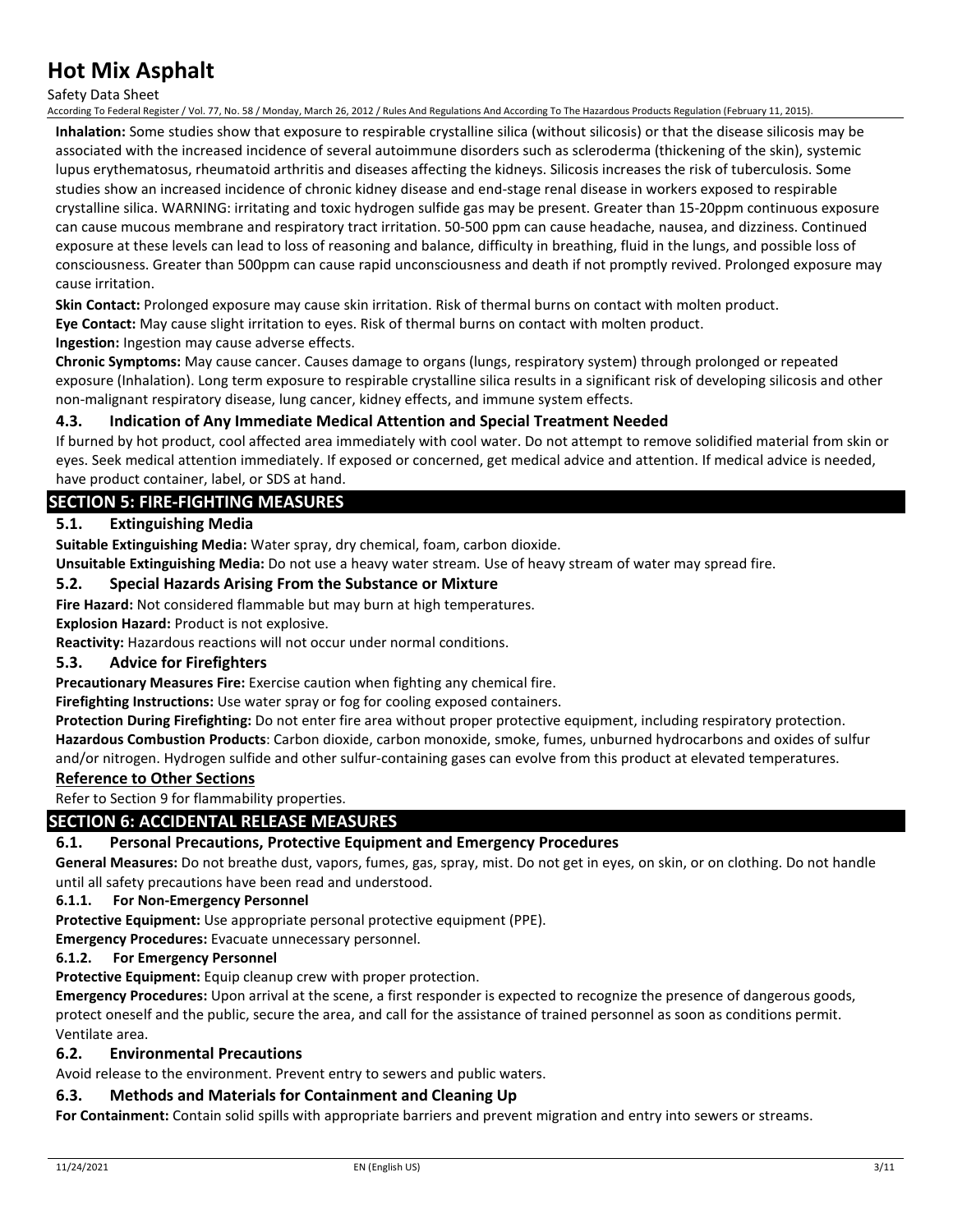Safety Data Sheet

According To Federal Register / Vol. 77, No. 58 / Monday, March 26, 2012 / Rules And Regulations And According To The Hazardous Products Regulation (February 11, 2015).

**Methods for Cleaning Up:** Clean up spills immediately and dispose of waste safely. Transfer spilled material to a suitable container for disposal. Contact competent authorities after a spill. Spills should be cleaned up immediately and placed in approved containers. For small molten spills, allow product to cool and remove as a solid. Use cautious judgement when cleaning up large molten spills. Wear personal protective equipment as appropriate, shut off source of leak if safe to do so, dike and contain molten material, and collect in approved containers for disposal in accordance with federal, state, and local regulations.

### **6.4. Reference to Other Sections**

See Section 8 for exposure controls and personal protection and Section 13 for disposal considerations.

# **SECTION 7: HANDLING AND STORAGE**

# **7.1. Precautions for Safe Handling**

**Additional Hazards When Processed:** If stored under heat for extended periods or significantly agitated, this material might evolve or release hydrogen sulfide, a flammable gas, which can raise and widen this material's actual flammability limits and significantly lower its auto-ignition temperature. Hydrogen sulfide is a toxic gas that can be fatal. It also has a rotten egg smell that causes odor fatigue very quickly and shouldn't be used as an indicator for the presence of gas. Repeated or prolonged exposure to respirable (airborne) crystalline silica dust will cause lung damage in the form of silicosis. Symptoms will include progressively more difficult breathing, cough, fever, and weight loss. This product, if heated may release asphalt fumes. During processing, inhalation of fumes may cause dizziness and/or irritation to the eyes, nose, and throat. Hot molten product will cause thermal burns to the skin. Heavy material- proper lifting methods or equipment.

**Precautions for Safe Handling:** Obtain special instructions before use. Do not handle until all safety precautions have been read and understood. Wash hands and other exposed areas with mild soap and water before eating, drinking or smoking and when leaving work. Do not breathe dust. Avoid contact with eyes, skin and clothing.

**Hygiene Measures:** Handle in accordance with good industrial hygiene and safety procedures.

# **7.2. Conditions for Safe Storage, Including Any Incompatibilities**

**Technical Measures:** Comply with applicable regulations.

**Storage Conditions:** Keep container closed when not in use. Store in a dry, cool place. Store away from incompatible materials. **Incompatible Materials:** Alum. Ammonium salts. Chlorates. Fluorine. Formaldehyde. Nitrates. Peroxides. Strong acids. When molten: water.

**Storage Temperature:** Unlimited

# **7.3. Specific End Use(s)**

HMA is used for paving roads, driveways, parking lots and other surface, base, or sub-base applications.

# **SECTION 8: EXPOSURE CONTROLS/PERSONAL PROTECTION**

# **8.1. Control Parameters**

For substances listed in Section 3 that are not listed here, there are no established Exposure limits from the manufacturer, supplier, importer, or the appropriate advisory agency including: ACGIH (TLV), AIHA (WEEL), NIOSH (REL), OSHA (PEL), Canadian provincial governments, or the Mexican government.

| Carbonic acid, magnesium salt (1:1) (546-93-0) |                         |                                                                                |
|------------------------------------------------|-------------------------|--------------------------------------------------------------------------------|
| <b>USA NIOSH</b>                               | NIOSH REL (TWA)         | 10 mg/m <sup>3</sup> (total dust)                                              |
|                                                |                         | 5 mg/m <sup>3</sup> (respirable dust)                                          |
| <b>British Columbia</b>                        | <b>OEL TWA</b>          | 10 mg/m <sup>3</sup> (total dust)                                              |
|                                                |                         | 3 mg/m <sup>3</sup> (respirable fraction)                                      |
| <b>New Brunswick</b>                           | <b>OEL TWA</b>          | 10 mg/m <sup>3</sup> (particulate matter containing no Asbestos and $\leq 1\%$ |
|                                                |                         | Crystalline silica)                                                            |
| <b>Nunavut</b>                                 | <b>OEL STEL</b>         | 20 mg/m <sup>3</sup>                                                           |
| <b>Nunavut</b>                                 | <b>OEL TWA</b>          | 10 mg/m <sup>3</sup>                                                           |
| <b>Northwest Territories</b>                   | <b>OEL STEL</b>         | 20 mg/m <sup>3</sup>                                                           |
| <b>Northwest Territories</b>                   | <b>OEL TWA</b>          | 10 mg/m $3$                                                                    |
| Québec                                         | <b>VEMP</b>             | 10 mg/m <sup>3</sup> (containing no Asbestos and <1% Crystalline silica-total  |
|                                                |                         | dust)                                                                          |
| Quartz (14808-60-7)                            |                         |                                                                                |
| <b>Mexico</b>                                  | <b>OEL TWA</b>          | $0.1 \,\mathrm{mg/m^3}$ (respirable fraction)                                  |
| <b>USA ACGIH</b>                               | <b>ACGIH TWA</b>        | 0.025 mg/m <sup>3</sup> (respirable particulate matter)                        |
| <b>USA ACGIH</b>                               | ACGIH chemical category | A2 - Suspected Human Carcinogen                                                |
| <b>USA OSHA</b>                                | OSHA PEL (TWA) [1]      | 50 $\mu$ g/m <sup>3</sup> (Respirable crystalline silica)                      |
| 11/24/2021                                     | EN (English US)         | 4/11                                                                           |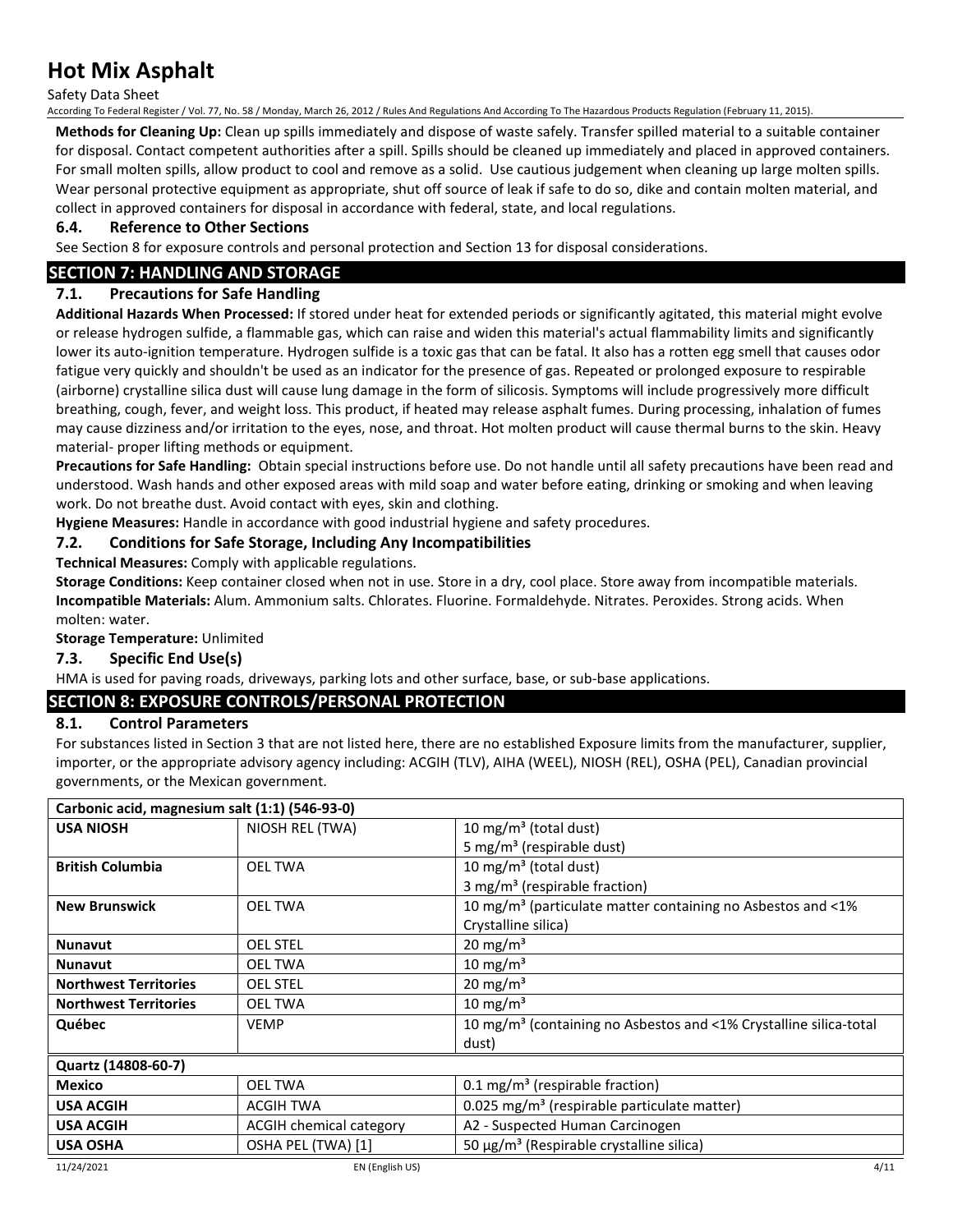Safety Data Sheet

According To Federal Register / Vol. 77, No. 58 / Monday, March 26, 2012 / Rules And Regulations And According To The Hazardous Products Regulation (February 11, 2015).

| <b>USA OSHA</b>                    | OSHA PEL (TWA) [2]                                              | (250)/(%SiO2+5) mppcf TWA (respirable fraction) (10)/(%SiO2+2)                                        |
|------------------------------------|-----------------------------------------------------------------|-------------------------------------------------------------------------------------------------------|
|                                    |                                                                 | mg/m <sub>3</sub> TWA (respirable fraction) (For any operations or sectors for                        |
|                                    |                                                                 | which the respirable crystalline silica standard, 1910.1053, is stayed                                |
|                                    |                                                                 | or otherwise not in effect, See 20 CFR 1910.1000 TABLE Z-3)                                           |
| <b>USA NIOSH</b>                   | NIOSH REL (TWA)                                                 | 0.05 mg/m <sup>3</sup> (respirable dust)                                                              |
| <b>USA IDLH</b>                    | US IDLH                                                         | 50 mg/m <sup>3</sup> (respirable dust)                                                                |
| Alberta                            | <b>OEL TWA</b>                                                  | 0.025 mg/m <sup>3</sup> (respirable particulate)                                                      |
| <b>British Columbia</b>            | <b>OEL TWA</b>                                                  | 0.025 mg/m <sup>3</sup> (respirable)                                                                  |
| <b>Manitoba</b>                    | <b>OEL TWA</b>                                                  | 0.025 mg/m <sup>3</sup> (respirable particulate matter)                                               |
| <b>New Brunswick</b>               | <b>OEL TWA</b>                                                  | 0.1 mg/m <sup>3</sup> (respirable fraction)                                                           |
| <b>Newfoundland &amp; Labrador</b> | <b>OEL TWA</b>                                                  | 0.025 mg/m <sup>3</sup> (respirable particulate matter)                                               |
| Nova Scotia                        | <b>OEL TWA</b>                                                  | 0.025 mg/m <sup>3</sup> (respirable particulate matter)                                               |
| <b>Nunavut</b>                     | <b>OEL TWA</b>                                                  | 0.05 mg/m <sup>3</sup> (respirable fraction)                                                          |
| <b>Northwest Territories</b>       | <b>OEL TWA</b>                                                  | 0.05 mg/m <sup>3</sup> (respirable fraction)                                                          |
| <b>Ontario</b>                     | <b>OEL TWA</b>                                                  | 0.1 mg/m <sup>3</sup> (designated substances regulation-respirable)                                   |
| <b>Prince Edward Island</b>        | <b>OEL TWA</b>                                                  | 0.025 mg/m <sup>3</sup> (respirable particulate matter)                                               |
| Québec                             | <b>VEMP</b>                                                     | 0.1 mg/m <sup>3</sup> (respirable dust)                                                               |
| Saskatchewan                       | <b>OEL TWA</b>                                                  | 0.05 mg/m <sup>3</sup> (respirable fraction (Silica - crystalline (Trydimite                          |
|                                    |                                                                 | removed))                                                                                             |
| Yukon                              | <b>OEL TWA</b>                                                  | 300 particle/mL (Silica - Quartz, crystalline)                                                        |
| Asphalt (8052-42-4)                |                                                                 |                                                                                                       |
| <b>Mexico</b>                      | <b>OEL TWA</b>                                                  | 5 mg/ $m3$                                                                                            |
| <b>Mexico</b>                      | <b>OEL STEL</b>                                                 | $10 \text{ mg/m}^3$                                                                                   |
| <b>USA ACGIH</b>                   | <b>ACGIH TWA</b>                                                | 0.5 mg/m <sup>3</sup> (fume, inhalable particulate matter)                                            |
| <b>USA ACGIH</b>                   | ACGIH chemical category                                         | Not Classifiable as a Human Carcinogen fume, coal tar-free                                            |
| <b>USA ACGIH</b>                   | <b>Biological Exposure Indices</b>                              | 2.5 µg/l Parameter: 1-Hydroxypyrene with hydrolysis - Medium:                                         |
|                                    | (BEI)                                                           | urine - Sampling time: end of shift at end of workweek                                                |
|                                    |                                                                 | (background) Parameter: 3-Hydroxybenzo(a)pyrene with hydrolysis                                       |
|                                    |                                                                 |                                                                                                       |
|                                    |                                                                 |                                                                                                       |
|                                    |                                                                 | - Medium: urine - Sampling time: end of shift at end of workweek                                      |
| <b>USA NIOSH</b>                   | NIOSH REL (ceiling)                                             | (nonquantitative)<br>5 mg/m <sup>3</sup> (fume)                                                       |
| <b>Alberta</b>                     | <b>OEL TWA</b>                                                  | 5 mg/m <sup>3</sup> (Petroleum-fume)                                                                  |
| <b>British Columbia</b>            | <b>OEL TWA</b>                                                  | 0.5 mg/m <sup>3</sup> (inhalable fume)                                                                |
| <b>Manitoba</b>                    | <b>OEL TWA</b>                                                  | 0.5 mg/m <sup>3</sup> (fume, inhalable particulate matter)                                            |
| <b>New Brunswick</b>               | <b>OEL TWA</b>                                                  | 5 mg/m <sup>3</sup> (petroleum fumes)                                                                 |
| <b>Newfoundland &amp; Labrador</b> | OEL TWA                                                         | 0.5 mg/m <sup>3</sup> (fume, inhalable particulate matter)                                            |
| Nova Scotia                        | <b>OEL TWA</b>                                                  | 0.5 mg/m <sup>3</sup> (fume, inhalable particulate matter)                                            |
| <b>Nunavut</b>                     | <b>OEL STEL</b>                                                 | 1.5 mg/m <sup>3</sup> (Bitumen-fume)                                                                  |
| <b>Nunavut</b>                     | <b>OEL TWA</b>                                                  | 0.5 mg/m <sup>3</sup> (Bitumen-fume)                                                                  |
| <b>Northwest Territories</b>       | <b>OEL STEL</b>                                                 |                                                                                                       |
| <b>Northwest Territories</b>       | <b>OEL TWA</b>                                                  | 1.5 mg/m <sup>3</sup> (Bitumen-fume)<br>0.5 mg/m <sup>3</sup> (Bitumen-fume)                          |
| Ontario                            | <b>OEL TWA</b>                                                  |                                                                                                       |
| <b>Prince Edward Island</b>        | <b>OEL TWA</b>                                                  | 0.5 mg/m <sup>3</sup> (fume, inhalable)<br>0.5 mg/m <sup>3</sup> (fume, inhalable particulate matter) |
| Québec                             | <b>VEMP</b>                                                     | 5 mg/m <sup>3</sup> (fume)                                                                            |
| Saskatchewan                       | <b>OEL STEL</b>                                                 | 1.5 mg/m <sup>3</sup> (fume and inhalable fraction)                                                   |
| Saskatchewan                       | <b>OEL TWA</b>                                                  |                                                                                                       |
| Yukon                              | <b>OEL STEL</b>                                                 | 0.5 mg/m <sup>3</sup> (fume and inhalable fraction)                                                   |
| Yukon                              | <b>OEL TWA</b>                                                  | 10 mg/m $3$ (fume)<br>5 mg/m <sup>3</sup> (fume)                                                      |
|                                    |                                                                 |                                                                                                       |
|                                    | Hydrogen sulfide (7783-06-4) * May be formed during processing. |                                                                                                       |
| <b>Mexico</b>                      | OEL TWA $(mg/m3)$                                               | 14 mg/m <sup>3</sup>                                                                                  |
| <b>Mexico</b><br><b>Mexico</b>     | <b>OEL TWA</b><br><b>OEL STEL</b>                               | 10 ppm<br>$21 \text{ mg/m}^3$                                                                         |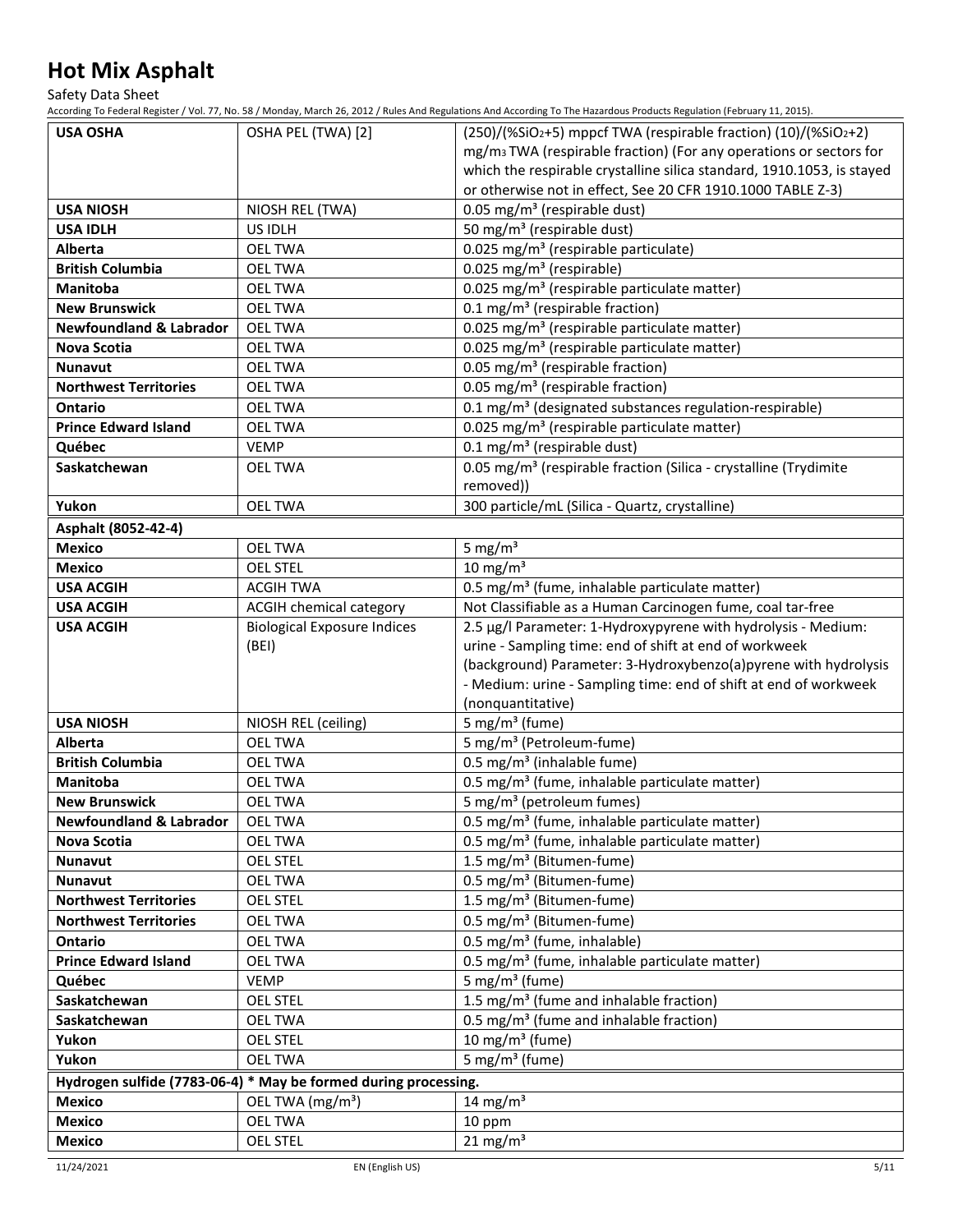Safety Data Sheet

According To Federal Register / Vol. 77, No. 58 / Monday, March 26, 2012 / Rules And Regulations And According To The Hazardous Products Regulation (February 11, 2015).

| <b>Mexico</b>                      | <b>OEL STEL</b>                 | 15 ppm                                                    |
|------------------------------------|---------------------------------|-----------------------------------------------------------|
| <b>USA ACGIH</b>                   | <b>ACGIH TWA</b>                | 1 ppm                                                     |
| <b>USA ACGIH</b>                   | <b>ACGIH STEL</b>               | 5 ppm                                                     |
| <b>USA OSHA</b>                    | OSHA PEL (Ceiling)              | 20 ppm                                                    |
| <b>USA OSHA</b>                    | Acceptable Maximum Peak         | 50 ppm Peak (10 minutes once, only if no other measurable |
|                                    | Above The Acceptable Ceiling    | exposure occurs)                                          |
|                                    | Concentration For An 8-Hr Shift |                                                           |
| <b>USA NIOSH</b>                   | NIOSH REL (ceiling)             | 15 mg/ $m3$                                               |
| <b>USA NIOSH</b>                   | NIOSH REL (ceiling)             | 10 ppm                                                    |
| <b>USA IDLH</b>                    | US IDLH                         | $100$ ppm                                                 |
| Alberta                            | <b>OEL Ceiling</b>              | $21 \text{ mg/m}^3$                                       |
| Alberta                            | <b>OEL Ceiling</b>              | 15 ppm                                                    |
| Alberta                            | <b>OEL TWA</b>                  | 14 mg/m $3$                                               |
| Alberta                            | <b>OEL TWA</b>                  | 10 ppm                                                    |
| <b>British Columbia</b>            | <b>OEL Ceiling</b>              | 10 ppm                                                    |
| <b>Manitoba</b>                    | <b>OEL STEL</b>                 | 5 ppm                                                     |
| <b>Manitoba</b>                    | <b>OEL TWA</b>                  | 1 ppm                                                     |
| <b>New Brunswick</b>               | <b>OEL STEL</b>                 | $21 \text{ mg/m}^3$                                       |
| <b>New Brunswick</b>               | <b>OEL STEL</b>                 | 15 ppm                                                    |
| <b>New Brunswick</b>               | <b>OEL TWA</b>                  | 14 mg/m $3$                                               |
| <b>New Brunswick</b>               | <b>OEL TWA</b>                  | 10 ppm                                                    |
| <b>Newfoundland &amp; Labrador</b> | <b>OEL STEL</b>                 | 5 ppm                                                     |
| <b>Newfoundland &amp; Labrador</b> | <b>OEL TWA</b>                  | 1 ppm                                                     |
| <b>Nova Scotia</b>                 | <b>OEL STEL</b>                 | 5 ppm                                                     |
| <b>Nova Scotia</b>                 | <b>OEL TWA</b>                  | 1 ppm                                                     |
| <b>Nunavut</b>                     | <b>OEL STEL</b>                 | 15 ppm                                                    |
| <b>Nunavut</b>                     | <b>OEL TWA</b>                  | 10 ppm                                                    |
| <b>Northwest Territories</b>       | <b>OEL STEL</b>                 | 15 ppm                                                    |
| <b>Northwest Territories</b>       | <b>OEL TWA</b>                  | 10 ppm                                                    |
| Ontario                            | <b>OEL STEL</b>                 | 15 ppm                                                    |
| Ontario                            | <b>OEL TWA</b>                  | 10 ppm                                                    |
| <b>Prince Edward Island</b>        | <b>OEL STEL</b>                 | 5 ppm                                                     |
| <b>Prince Edward Island</b>        | <b>OEL TWA</b>                  | 1 ppm                                                     |
| Québec                             | <b>VECD</b>                     | $21 \text{ mg/m}^3$                                       |
| Québec                             | <b>VECD</b>                     | 15 ppm                                                    |
| Québec                             | <b>VEMP</b>                     | 14 mg/m $3$                                               |
| Québec                             | <b>VEMP</b>                     | 10 ppm                                                    |
| Saskatchewan                       | <b>OEL STEL</b>                 | 15 ppm                                                    |
| Saskatchewan                       | <b>OEL TWA</b>                  | 10 ppm                                                    |
| Yukon                              | <b>OEL STEL</b>                 | $27 \text{ mg/m}^3$                                       |
| Yukon                              | <b>OEL STEL</b>                 | 15 ppm                                                    |
| Yukon                              | <b>OEL TWA</b>                  | 15 mg/ $m3$                                               |
| Yukon                              | <b>OEL TWA</b>                  | 10 ppm                                                    |

## **8.2. Exposure Controls**

**Appropriate Engineering Controls:** Suitable eye/body wash equipment should be available in the vicinity of any potential exposure. Ensure adequate ventilation, especially in confined areas. Ensure all national/local regulations are observed.

**Personal Protective Equipment:** Gloves. Protective clothing. Protective goggles. Insufficient ventilation: wear respiratory protection.



**Materials for Protective Clothing:** Chemically resistant materials and fabrics.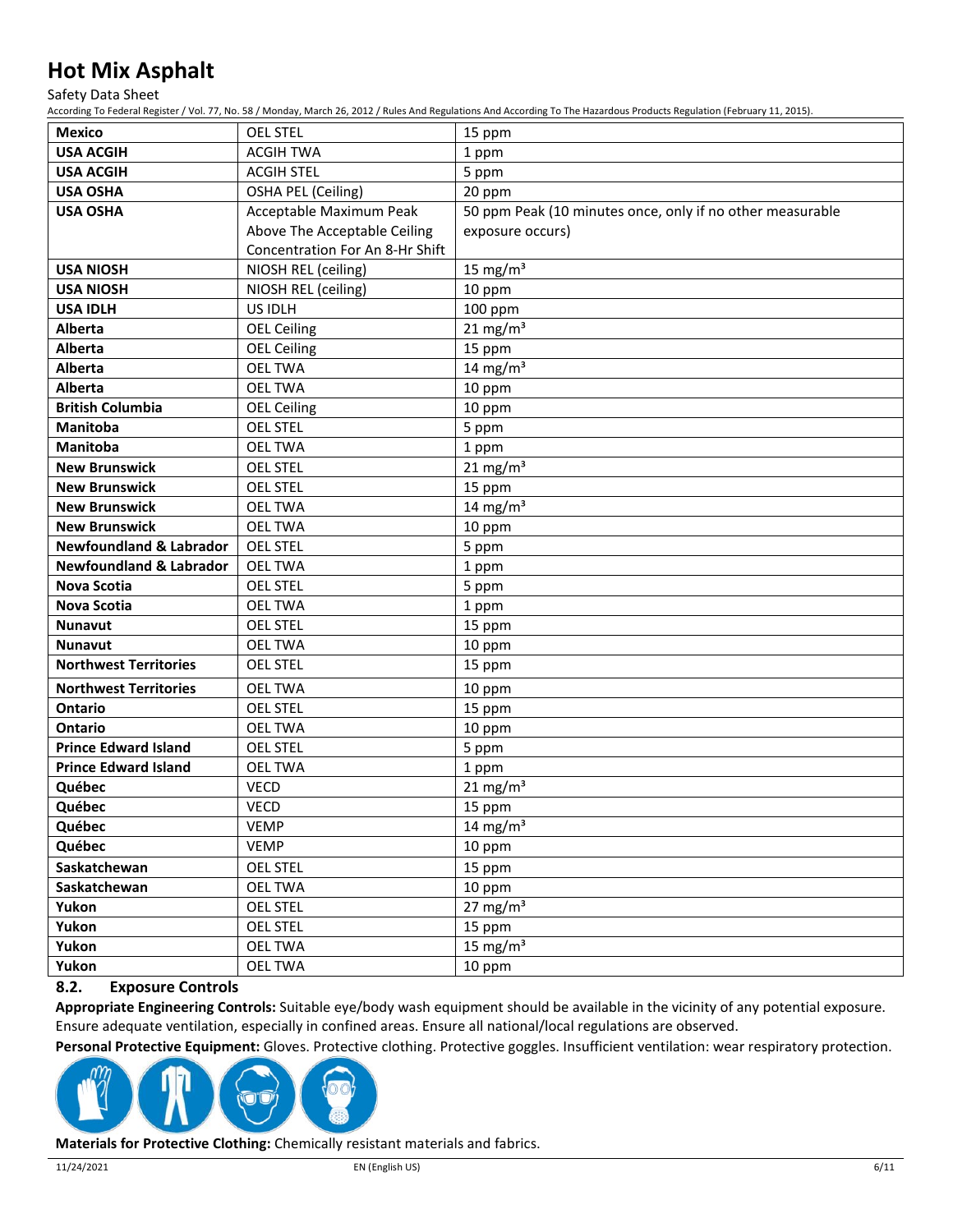Safety Data Sheet

According To Federal Register / Vol. 77, No. 58 / Monday, March 26, 2012 / Rules And Regulations And According To The Hazardous Products Regulation (February 11, 2015).

**Hand Protection:** Wear protective gloves.

**Eye and Face Protection:** Chemical safety goggles or safety glasses.

**Skin and Body Protection:** Wear suitable protective clothing.

**Respiratory Protection:** If exposure limits are exceeded or irritation is experienced, NIOSH-approved respiratory protection should be worn. In case of inadequate ventilation, oxygen deficient atmosphere, or where exposure levels are not known wear approved respiratory protection.

**Thermal Hazard Protection:** If material is hot, wear thermally resistant protective gloves.

### **SECTION 9: PHYSICAL AND CHEMICAL PROPERTIES**

**9.1. Information on Basic Physical and Chemical Properties**

| <b>Physical State</b>                         | $\bullet$            | Solid                       |
|-----------------------------------------------|----------------------|-----------------------------|
| Appearance                                    |                      | <b>Black Granular Solid</b> |
| Odor                                          |                      | Slight Petroleum Odor       |
| <b>Odor Threshold</b>                         | $\ddot{\phantom{a}}$ | Not available               |
| рH                                            | ÷                    | Not available               |
| <b>Evaporation Rate</b>                       |                      | Not available               |
| <b>Melting Point</b>                          | $\ddot{\phantom{a}}$ | Not available               |
| <b>Freezing Point</b>                         |                      | Not available               |
| <b>Boiling Point</b>                          | $\ddot{\phantom{a}}$ | Not available               |
| <b>Flash Point</b>                            |                      | > 93.3 °C (> 199.94 °F)     |
| <b>Auto-ignition Temperature</b>              | $\ddot{\phantom{a}}$ | Not available               |
| <b>Decomposition Temperature</b>              |                      | Not available               |
| Flammability (solid, gas)                     |                      | Not available               |
| <b>Lower Flammable Limit</b>                  | $\ddot{\phantom{a}}$ | Not available               |
| <b>Upper Flammable Limit</b>                  |                      | Not available               |
| <b>Vapor Pressure</b>                         | ÷                    | Not available               |
| Relative Vapor Density at 20°C                |                      | Not available               |
| <b>Relative Density</b>                       | $\ddot{\phantom{a}}$ | Not available               |
| <b>Specific Gravity</b>                       |                      | $2.0 - 2.5$ (Water = 1)     |
| <b>Solubility</b>                             |                      | Water: Insoluble in water   |
| <b>Partition Coefficient: N-Octanol/Water</b> | $\ddot{\phantom{a}}$ | Not available               |
| <b>Viscosity</b>                              |                      | Not available               |

#### **SECTION 10: STABILITY AND REACTIVITY**

**10.1. Reactivity:** Hazardous reactions will not occur under normal conditions.

**10.2. Chemical Stability:** Stable under recommended handling and storage conditions (see Section 7).

**10.3. Possibility of Hazardous Reactions:** Hazardous polymerization will not occur.

**10.4. Conditions to Avoid:** Incompatible materials.

**10.5. Incompatible Materials:** Fluorine, magnesium, acids, alum, ammonium salts, strong acids, formaldehyde, when molten: water.

**10.6. Hazardous Decomposition Products:** Thermal decomposition may produce: Carbon dioxide, carbon monoxide, smoke, fumes, unburned hydrocarbons and oxides of sulfur and/or nitrogen. Hydrogen sulfide and other sulfur-containing gases can evolve from this product particularly at elevated temperatures.

# **SECTION 11: TOXICOLOGICAL INFORMATION**

#### **11.1. Information on Toxicological Effects - Product**

**LD50 and LC50 Data:** Not available **Acute Toxicity (Oral):** Not classified **Acute Toxicity (Dermal):** Not classified **Acute Toxicity (Inhalation):** Not classified

**Skin Corrosion/Irritation:** Not classified **Eye Damage/Irritation:** Not classified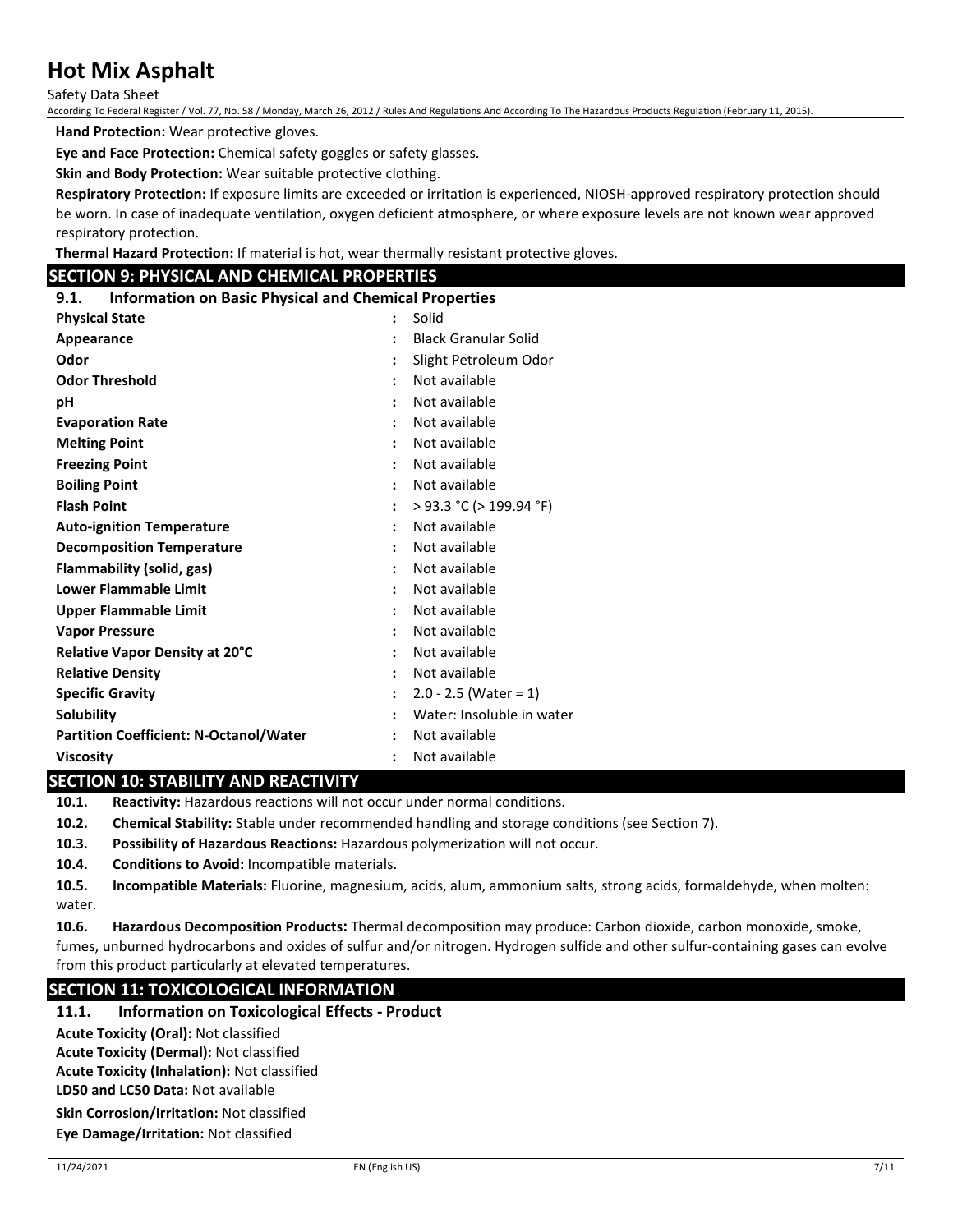Safety Data Sheet

According To Federal Register / Vol. 77, No. 58 / Monday, March 26, 2012 / Rules And Regulations And According To The Hazardous Products Regulation (February 11, 2015).

#### **Respiratory or Skin Sensitization:** Not classified

**Germ Cell Mutagenicity:** Not classified

**Carcinogenicity:** May cause cancer.

**Specific Target Organ Toxicity (Repeated Exposure):** Causes damage to organs (lung/respiratory system) through prolonged or repeated exposure (Inhalation).

**Reproductive Toxicity:** Not classified

**Specific Target Organ Toxicity (Single Exposure):** Not classified

#### **Aspiration Hazard:** Not classified

**Symptoms/Injuries After Inhalation:** Some studies show that exposure to respirable crystalline silica (without silicosis) or that the disease silicosis may be associated with the increased incidence of several autoimmune disorders such as scleroderma (thickening of the skin), systemic lupus erythematosus, rheumatoid arthritis and diseases affecting the kidneys. Silicosis increases the risk of tuberculosis. Some studies show an increased incidence of chronic kidney disease and end-stage renal disease in workers exposed to respirable crystalline silica. WARNING: irritating and toxic hydrogen sulfide gas may be present. Greater than 15-20ppm continuous exposure can cause mucous membrane and respiratory tract irritation. 50-500 ppm can cause headache, nausea, and dizziness. Continued exposure at these levels can lead to loss of reasoning and balance, difficulty in breathing, fluid in the lungs, and possible loss of consciousness. Greater than 500ppm can cause rapid unconsciousness and death if not promptly revived. Prolonged exposure may cause irritation.

**Symptoms/Injuries After Skin Contact:** Prolonged exposure may cause skin irritation. Risk of thermal burns on contact with molten product.

**Symptoms/Injuries After Eye Contact:** May cause slight irritation to eyes. Risk of thermal burns on contact with molten product. **Symptoms/Injuries After Ingestion:** Ingestion may cause adverse effects.

**Chronic Symptoms:** May cause cancer. Causes damage to organs (lungs, respiratory system) through prolonged or repeated exposure (Inhalation). Long term exposure to respirable crystalline silica results in a significant risk of developing silicosis and other nonmalignant respiratory disease, lung cancer, kidney effects, and immune system effects.

### **11.2. Information on Toxicological Effects - Ingredient(s)**

#### **LD50 and LC50 Data:**

| Quartz (14808-60-7)                              |                                               |
|--------------------------------------------------|-----------------------------------------------|
| LD50 Oral Rat                                    | > 5000 mg/kg                                  |
| <b>LD50 Dermal Rat</b>                           | > 5000 mg/kg                                  |
| Asphalt (8052-42-4)                              |                                               |
| LD50 Oral Rat                                    | > 5000 mg/kg                                  |
| <b>LD50 Dermal Rabbit</b>                        | > 2000 mg/kg                                  |
| <b>LC50 Inhalation Rat</b>                       | $> 94.4$ mg/m <sup>3</sup>                    |
| Hydrogen sulfide (7783-06-4)                     |                                               |
| <b>LC50 Inhalation Rat</b>                       | 444 ppm/4h                                    |
| Quartz (14808-60-7)                              |                                               |
| <b>IARC Group</b>                                | 1                                             |
| <b>National Toxicology Program (NTP) Status</b>  | Known Human Carcinogens.                      |
| <b>OSHA Hazard Communication Carcinogen List</b> | In OSHA Hazard Communication Carcinogen list. |
| Asphalt (8052-42-4)                              |                                               |
| <b>IARC Group</b>                                | 2A, 2B                                        |
| <b>OSHA Hazard Communication Carcinogen List</b> | In OSHA Hazard Communication Carcinogen list. |
|                                                  |                                               |

# **SECTION 12: ECOLOGICAL INFORMATION**

#### **12.1. Toxicity**

**Ecology - General:** Not classified.

| Hydrogen sulfide (7783-06-4) |                                                                                 |  |
|------------------------------|---------------------------------------------------------------------------------|--|
| LC50 Fish 1                  | 0.0448 mg/l (Exposure time: 96 h - Species: Lepomis macrochirus [flow-through]) |  |
| LC50 Fish 2                  | 0.016 mg/l (Exposure time: 96 h - Species: Pimephales promelas [flow-through])  |  |
|                              |                                                                                 |  |

# **12.2. Persistence and Degradability**

**Hot Mix Asphalt (HMA)**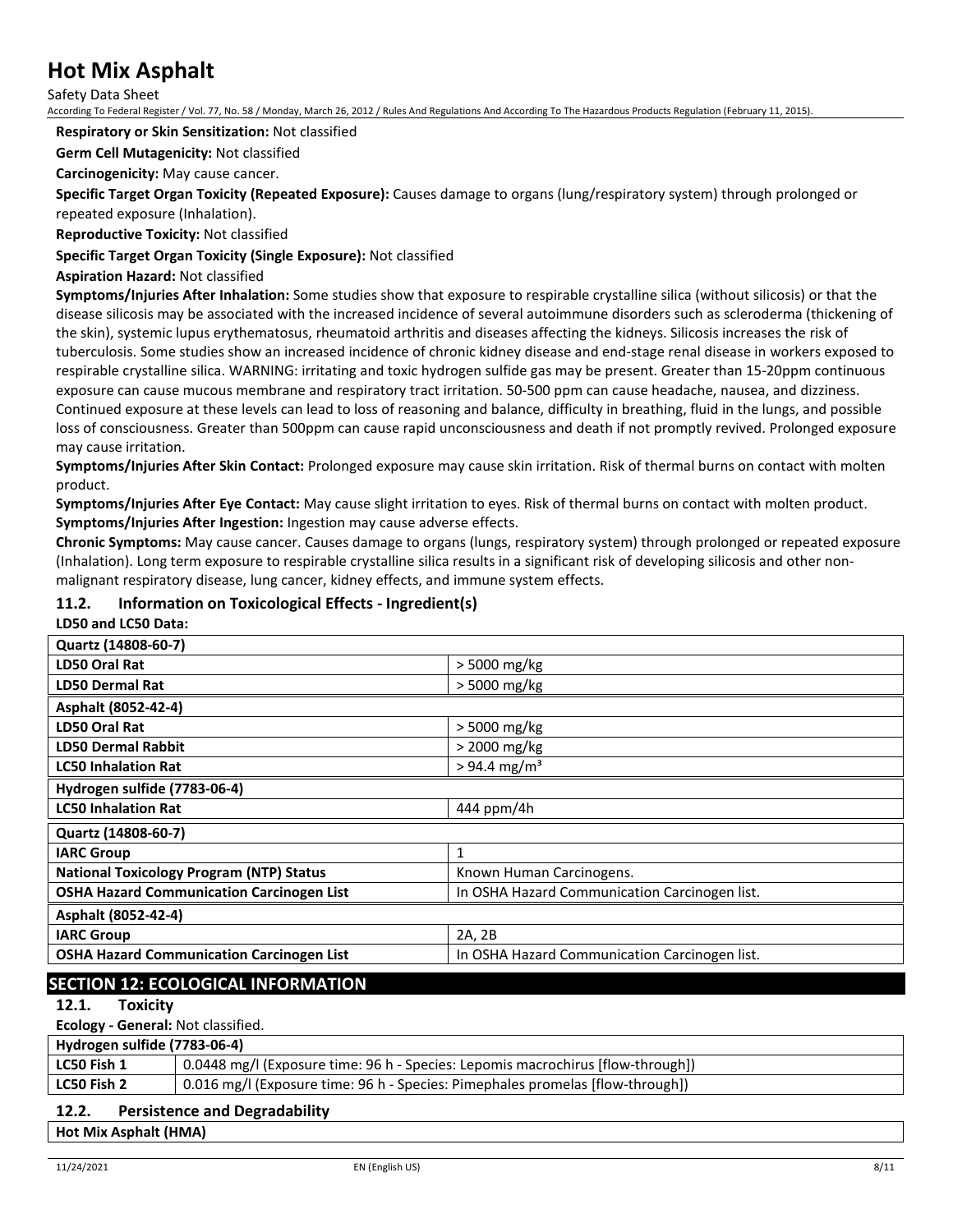Safety Data Sheet

According To Federal Register / Vol. 77, No. 58 / Monday, March 26, 2012 / Rules And Regulations And According To The Hazardous Products Regulation (February 11, 2015).

| <b>Persistence and Degradability</b>                 | Not established.              |  |
|------------------------------------------------------|-------------------------------|--|
| <b>Bioaccumulative Potential</b><br>12.3.            |                               |  |
| Hot Mix Asphalt (HMA)                                |                               |  |
| <b>Bioaccumulative Potential</b><br>Not established. |                               |  |
| Asphalt (8052-42-4)                                  |                               |  |
| <b>BCF Fish 1</b>                                    | (no bioaccumulation expected) |  |
| Log Pow                                              | > 6                           |  |
| Hydrogen sulfide (7783-06-4)                         |                               |  |
| <b>BCF Fish 1</b><br>(no bioaccumulation expected)   |                               |  |
| Partition coefficient n-octanol/water (Log Pow)      | 0.45 (at $25 °C$ )            |  |

# **12.4. Mobility in Soil**

Not available

# **12.5. Other Adverse Effects**

**Other Information:** Avoid release to the environment.

### **SECTION 13: DISPOSAL CONSIDERATIONS**

### **13.1. Waste treatment methods**

**Waste Disposal Recommendations:** Dispose of waste material in accordance with all local, regional, national, provincial, territorial and international regulations.

**Additional Information:** Container may remain hazardous when empty. Continue to observe all precautions.

### **SECTION 14: TRANSPORT INFORMATION**

The shipping description(s) stated herein were prepared in accordance with certain assumptions at the time the SDS was authored, and can vary based on a number of variables that may or may not have been known at the time the SDS was issued.

| 14.1.<br>In Accordance with DOT  |                                                  |  |
|----------------------------------|--------------------------------------------------|--|
| <b>Proper Shipping Name</b>      | : ELEVATED TEMPERATURE LIQUID, N.O.S., (ASPHALT) |  |
| <b>Hazard Class</b>              | 9                                                |  |
| <b>Identification Number</b>     | : UN3257                                         |  |
| <b>Label Codes</b>               | 9                                                |  |
| <b>Packing Group</b>             | Ш                                                |  |
| <b>ERG Number</b>                | : 128                                            |  |
| In Accordance with IMDG<br>14.2. |                                                  |  |
| <b>Proper Shipping Name</b>      | : ELEVATED TEMPERATURE LIQUID, N.O.S., (ASPHALT) |  |
| <b>Hazard Class</b>              | 9                                                |  |
| <b>Identification Number</b>     | : UN3257                                         |  |
| <b>Label Codes</b>               | 9                                                |  |
| <b>Packing Group</b>             | $\mathsf{III}$                                   |  |
| EmS-No. (Fire)                   | $: F-A$                                          |  |
| EmS-No. (Spillage)               | $: S-P$                                          |  |
| In Accordance with IATA<br>14.3. |                                                  |  |
| <b>Proper Shipping Name</b>      | : ELEVATED TEMPERATURE LIQUID, N.O.S., (ASPHALT) |  |
| <b>Identification Number</b>     | 9                                                |  |
| <b>Hazard Class</b>              | : UN3257                                         |  |
| <b>Label Codes</b>               | 9                                                |  |
| <b>ERG Code (IATA)</b>           | : 9L                                             |  |
| 14.4.<br>In Accordance with TDG  |                                                  |  |
| <b>Proper Shipping Name</b>      | : ELEVATED TEMPERATURE LIQUID, N.O.S., (ASPHALT) |  |
| <b>Hazard Class</b>              | 9                                                |  |
| <b>Identification Number</b>     | : UN3257                                         |  |
| <b>Label Codes</b>               | 9<br>$\mathbf{r}$                                |  |
| <b>Packing Group</b>             |                                                  |  |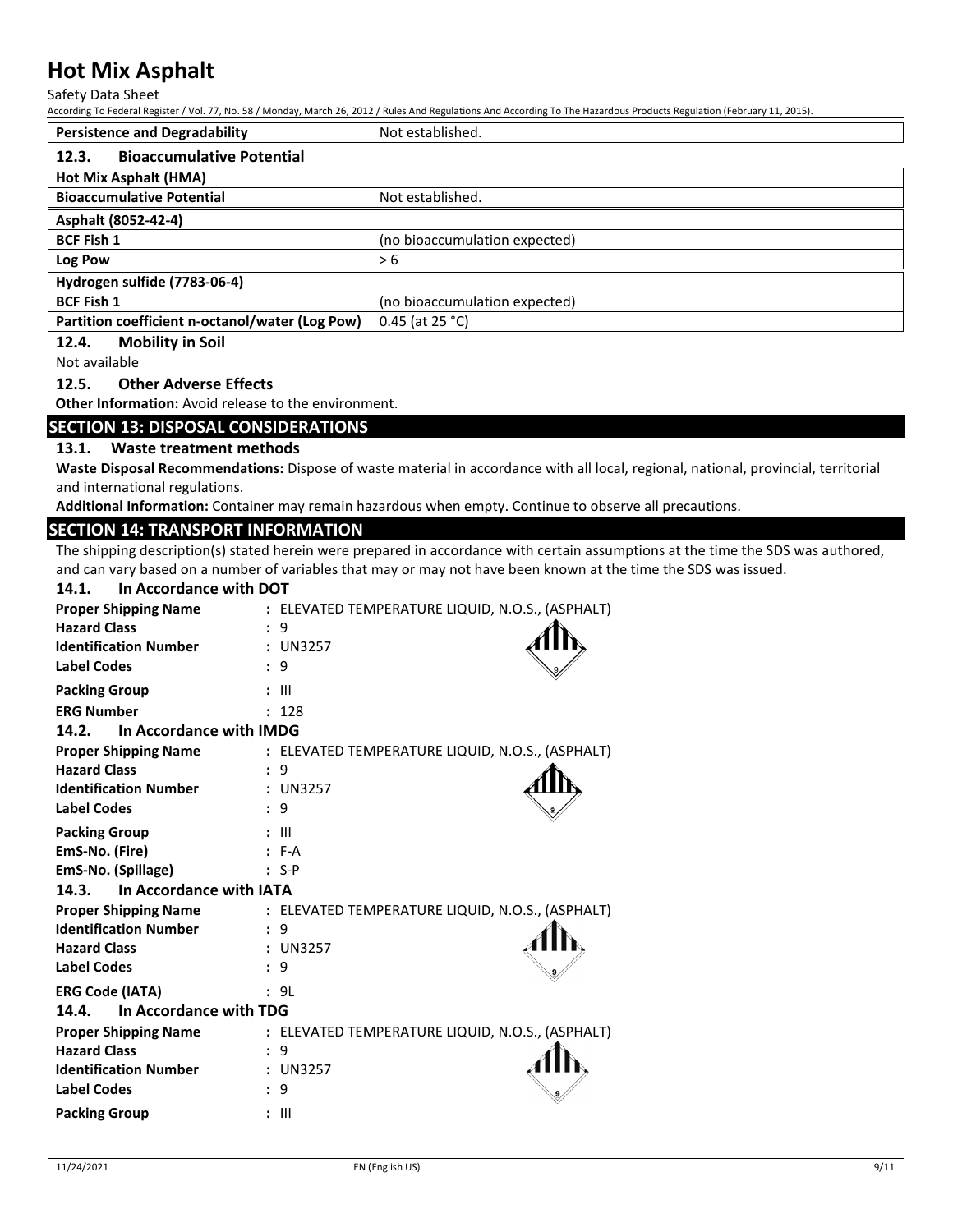Safety Data Sheet

| According To Federal Register / Vol. 77, No. 58 / Monday, March 26, 2012 / Rules And Regulations And According To The Hazardous Products Regulation (February 11, 2015). |  |
|--------------------------------------------------------------------------------------------------------------------------------------------------------------------------|--|
|                                                                                                                                                                          |  |

# **SECTION 15: REGULATORY INFORMATION**

#### **15.1. US Federal Regulations**

| 15.1.<br>US Federal Regulations                                                                                                |                                                                              |  |  |  |
|--------------------------------------------------------------------------------------------------------------------------------|------------------------------------------------------------------------------|--|--|--|
| DuraPhaltTM, DuraPhaltTM HM, DuraWayTM, DuraToughTM, DuraPlayTM, DuraTintTM, DuraWhisperTM, DuraCycleTM,<br><b>DuraClimeTM</b> |                                                                              |  |  |  |
| <b>SARA Section 311/312 Hazard Classes</b>                                                                                     | Health hazard - Carcinogenicity                                              |  |  |  |
|                                                                                                                                | Health hazard - Specific target organ toxicity (single or repeated exposure) |  |  |  |
| Carbonic acid, magnesium salt (1:1) (546-93-0)                                                                                 |                                                                              |  |  |  |
| Listed on the United States TSCA (Toxic Substances Control Act) inventory                                                      |                                                                              |  |  |  |
| Quartz (14808-60-7)                                                                                                            |                                                                              |  |  |  |
| Listed on the United States TSCA (Toxic Substances Control Act) inventory                                                      |                                                                              |  |  |  |
| Asphalt (8052-42-4)                                                                                                            |                                                                              |  |  |  |
| Listed on the United States TSCA (Toxic Substances Control Act) inventory                                                      |                                                                              |  |  |  |
| Hydrogen Sulfide (7783-06-4)                                                                                                   |                                                                              |  |  |  |
| Listed on the United States TSCA (Toxic Substances Control Act) inventory                                                      |                                                                              |  |  |  |
| Listed on the United States SARA Section 302                                                                                   |                                                                              |  |  |  |
| Subject to reporting requirements of United States SARA Section 313                                                            |                                                                              |  |  |  |
| <b>CERCLA RQ</b>                                                                                                               | 100 lb                                                                       |  |  |  |
| SARA Section 302 Threshold Planning Quantity (TPQ)                                                                             | 500 lb                                                                       |  |  |  |
| <b>SARA Section 313 - Emission Reporting</b>                                                                                   | 1%                                                                           |  |  |  |
| 15.2.<br><b>US State Regulations</b>                                                                                           |                                                                              |  |  |  |
| Quartz (14808-60-7)                                                                                                            |                                                                              |  |  |  |
| U.S. - California - Proposition 65 - Carcinogens List                                                                          | <b>WARNING:</b> This product can expose you to Bitumens, extracts of         |  |  |  |
|                                                                                                                                | steam-refined and air refined, which is known to the State of                |  |  |  |
|                                                                                                                                | California to cause cancer. For more information go to                       |  |  |  |
|                                                                                                                                | www.P65Warnings.ca.gov.                                                      |  |  |  |
| Carbonic acid, magnesium salt (1:1) (546-93-0)                                                                                 |                                                                              |  |  |  |
| U.S. - Massachusetts - Right To Know List                                                                                      |                                                                              |  |  |  |
| U.S. - New Jersey - Right to Know Hazardous Substance List                                                                     |                                                                              |  |  |  |
| Quartz (14808-60-7)                                                                                                            |                                                                              |  |  |  |
| U.S. - Massachusetts - Right To Know List                                                                                      |                                                                              |  |  |  |
| U.S. - New Jersey - Right to Know Hazardous Substance List                                                                     |                                                                              |  |  |  |
| U.S. - Pennsylvania - RTK (Right to Know) List                                                                                 |                                                                              |  |  |  |
| Asphalt (8052-42-4)                                                                                                            |                                                                              |  |  |  |
| U.S. - Massachusetts - Right To Know List                                                                                      |                                                                              |  |  |  |
| U.S. - New Jersey - Right to Know Hazardous Substance List                                                                     |                                                                              |  |  |  |
| U.S. - Pennsylvania - RTK (Right to Know) List                                                                                 |                                                                              |  |  |  |
| Hydrogen Sulfide (7783-06-4)                                                                                                   |                                                                              |  |  |  |
| U.S. - New Jersey - Right to Know Hazardous Substance List                                                                     |                                                                              |  |  |  |
| U.S. - Pennsylvania - RTK (Right to Know) List                                                                                 |                                                                              |  |  |  |
| U.S. - Massachusetts - Right To Know List                                                                                      |                                                                              |  |  |  |
| U.S. - Pennsylvania - RTK (Right to Know) - Environmental Hazard List                                                          |                                                                              |  |  |  |
| 15.3.<br><b>Canadian Regulations</b>                                                                                           |                                                                              |  |  |  |
| Carbonic acid, magnesium salt (1:1) (546-93-0)                                                                                 |                                                                              |  |  |  |
| Listed on the Canadian DSL (Domestic Substances List)                                                                          |                                                                              |  |  |  |
| Quartz (14808-60-7)                                                                                                            |                                                                              |  |  |  |
| Listed on the Canadian DSL (Domestic Substances List)                                                                          |                                                                              |  |  |  |

# **Asphalt (8052-42-4)**

Listed on the Canadian DSL (Domestic Substances List)